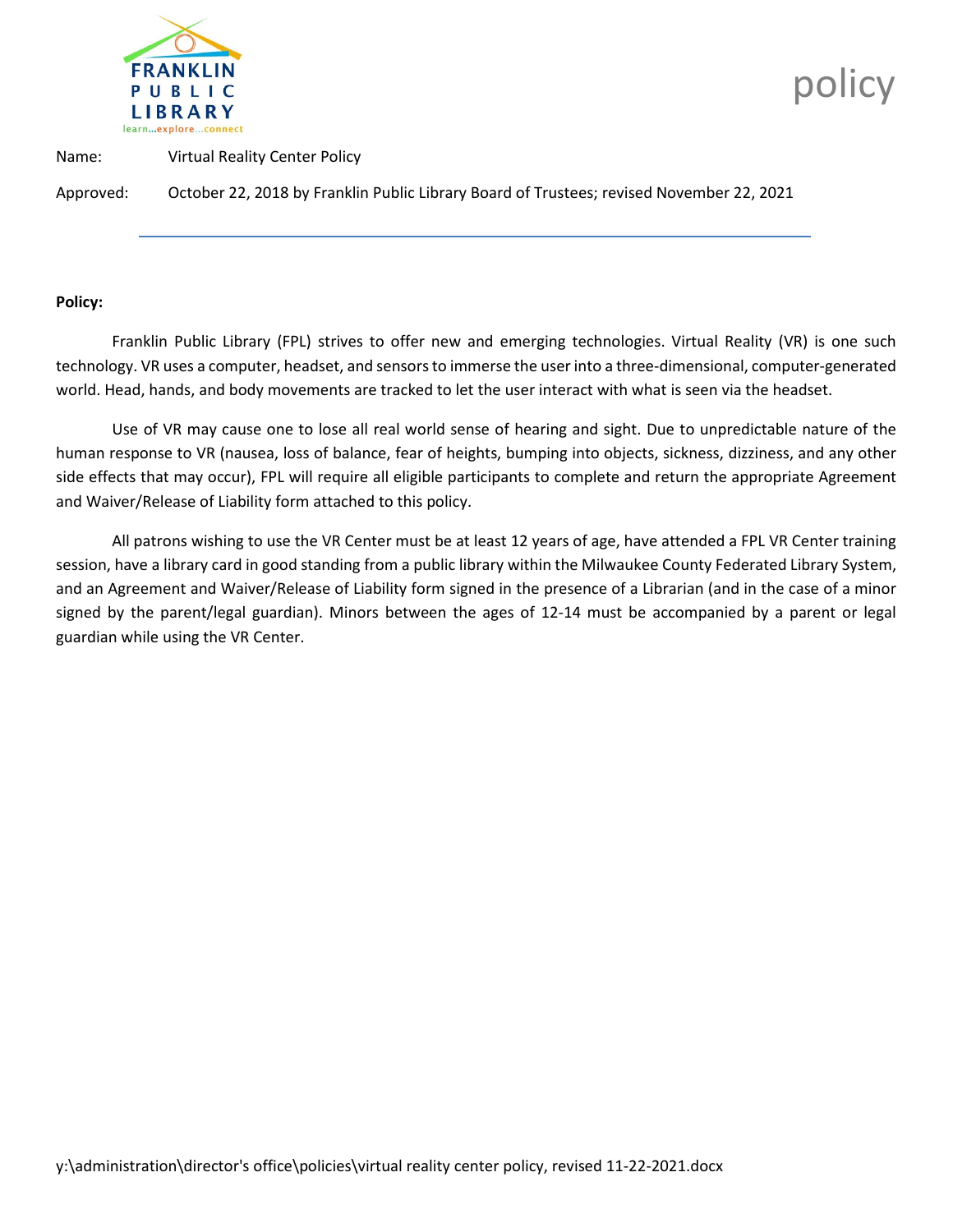### NOTE: THIS IS A LEGAL DOCUMENT

I, \_\_\_\_\_\_\_\_\_\_\_\_\_\_\_\_\_\_\_\_\_\_\_, am choosing to voluntarily use the VR Center at the Franklin Public Library (FPL). I agree I won't use any of the virtual reality equipment unless I have been given a demonstration of its use and have been given an opportunity to ask questions about the use of the equipment.

## NOTICE:

Franklin Public Library (FPL) strives to offer new and emerging technologies. Virtual Reality (VR) is one such technology. VR uses a computer, headset, and sensors to immerse the user into a three-dimensional, computer-generated world. Head, hands, and body movements are tracked to let the user interact with what is seen via the headset.

# UNDERSTANDING OF INHERENT RISK:

- I will lose all sense of hearing and sight in the real world.
- I understand that I should not participate in VR if I have a history of the following:
	- o Motion sickness
	- $\circ$  Impaired balance or a condition that affects the ability to safely perform physical activities
	- o Heart, orthopedic, or other serious medical condition
	- o Pacemaker and/or other implanted medical devices
	- o Pregnancy or possibility of pregnancy
	- o Photosensitive seizures
	- o Anxiety disorder or post-traumatic stress disorder
	- $\circ$  Any other condition not listed above that may be affected by use of virtual reality
	- I understand I will be engaging in activities that could involve the risk of injury (including death) to myself.
- I will discontinue the use of the VR Center if feelings of discomfort occur.
- I understand I assume all physical, psychological, and financial risks associated with the use of the VR Center by me.

Therefore, in addition to the specific inclusion and exclusion of releases stated hereafter, I release Franklin Public Library, its employees or Trustees from all claims for damages which are the result of my use of the Virtual Reality Center.

WAIVER OF CLAIMS BASED UPON NEGLIGENCE: I release Franklin Public Library, its officers, employees, agents, representatives, and insurers, including all of the assignees and successors in interest of all those aforementioned, from all claims based upon the negligent actions and/or inactions of Franklin Public Library, its officers, employees, agents, and/or representatives, which occur during my participation in the Virtual Reality Center at Franklin Public Library. The release in the previous sentence includes a release of claims against Franklin Public Library based upon the negligence of third persons which occur while they are in the Virtual Reality Center in Franklin Public Library. The claims released in this paragraph include those which may be based upon State or Federal statutes and/or administrative codes, common law, and Municipal and/or County Ordinances. The potential injuries and claims resulting from the identified type of events include physical and psychological injuries of all levels of seriousness, as well as in extreme circumstances, death.

AUTHORIZATION AND UNDERSTANDING**:** Although I am agreeing with all the terms of this agreement, I reiterate my intentions by signing below and certifying that:

• I have read this document and understand its terms;

y:\administration\director's office\policies\virtual reality center policy, revised 11-22-2021.docx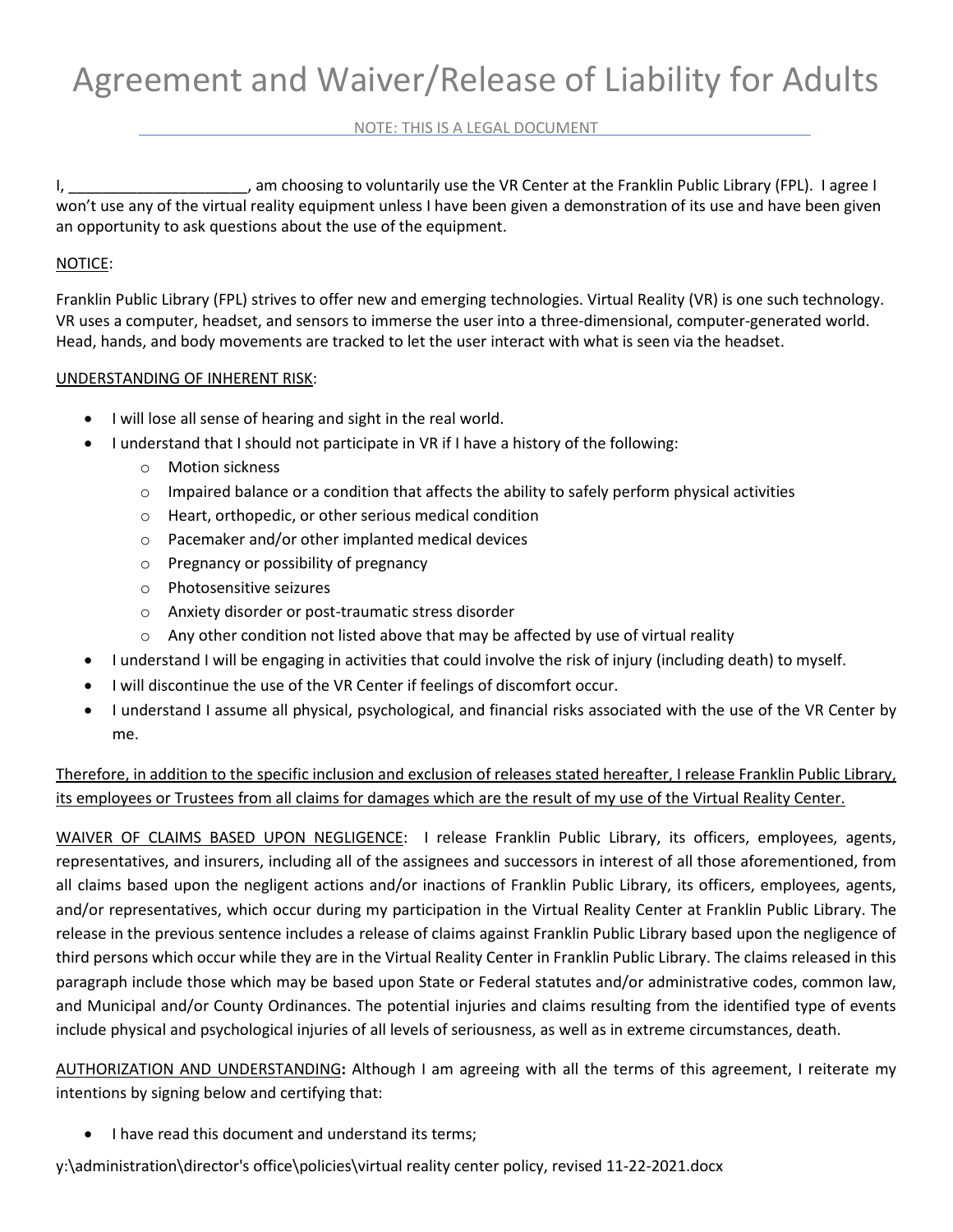- I understand that I am waiving rights that I may otherwise have and am releasing Franklin Public Library from liability that it may otherwise have in the absence of this agreement;
- I understand that in order for me to participate in the Virtual Reality Center at Franklin Public Library, a signed Agreement and Waiver/Release document is required. For reasons that have value to me, I have chosen to accept the terms as identified within this document and hereby waive my rights to negotiate or bargain for different terms to this document. [Individuals wishing to negotiate different terms to this document should not sign the form and should contact the Director of Administration for the City of Franklin, at 414-858-1100 during normal business hours.]

| Is the participant over the age of 18?<br>read and sign parental consent form on next page.) | Yes $\Box$ No $\Box$ | (If participant is a minor, parent/legal guardian must |  |
|----------------------------------------------------------------------------------------------|----------------------|--------------------------------------------------------|--|
|                                                                                              |                      |                                                        |  |
| Date                                                                                         |                      |                                                        |  |
|                                                                                              |                      |                                                        |  |
| Witnessed by Librarian: Witnessed by Librarian:                                              |                      | Date:                                                  |  |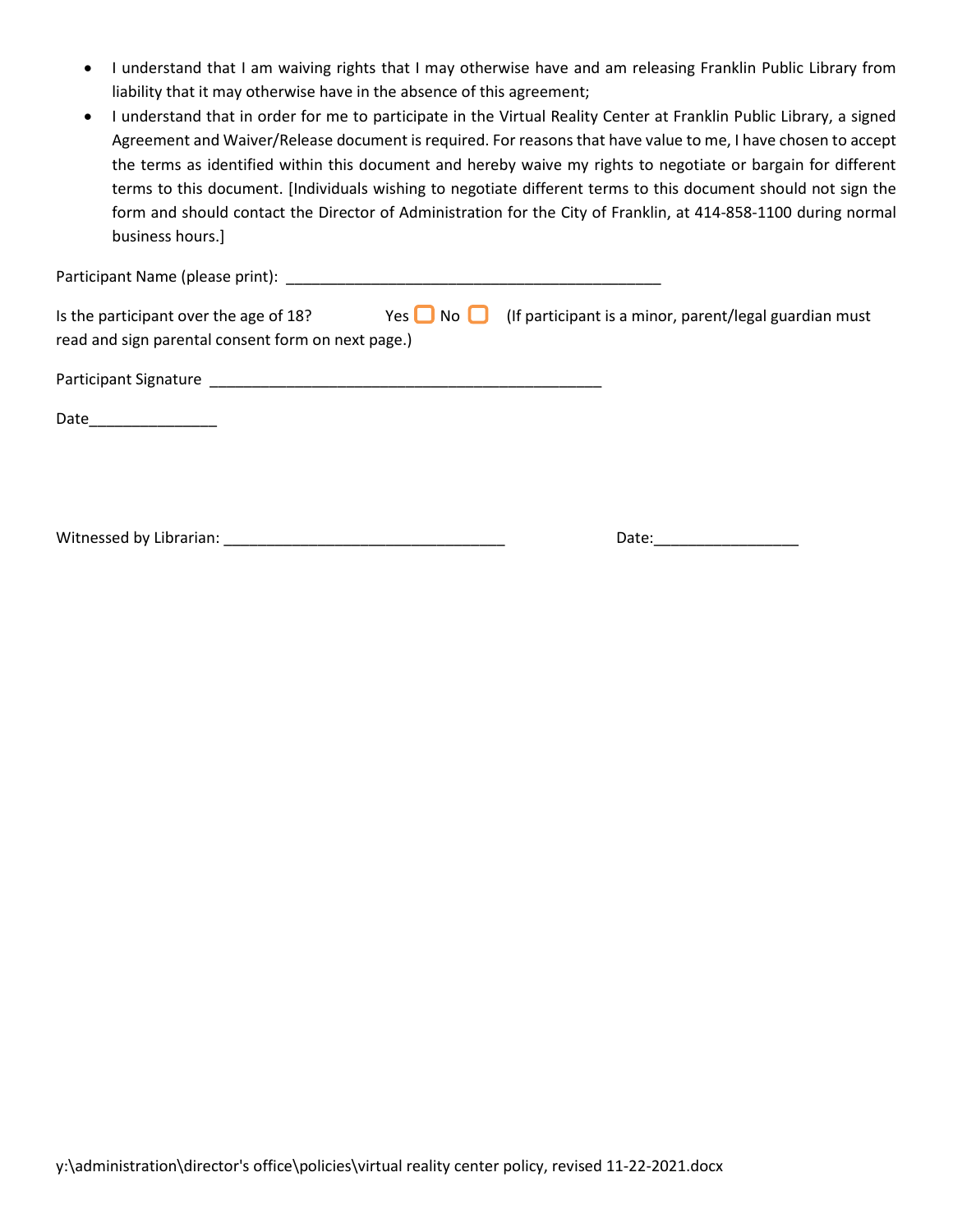## NOTE: THIS IS A LEGAL DOCUMENT

I, \_\_\_\_\_\_\_\_\_\_\_\_\_\_\_\_\_\_\_\_\_, give consent to my minor/dependent child to use the VR Center at the Franklin Public Library (FPL). I agree my minor/dependent child will not use any of the virtual reality equipment unless he/she has been given a demonstration of its use and has been given an opportunity to ask questions about the use of the equipment.

## NOTICE:

Franklin Public Library (FPL) strives to offer new and emerging technologies. Virtual Reality (VR) is one such technology. VR uses a computer, headset, and sensors to immerse the user into a three-dimensional, computer-generated world. Head, hands, and body movements are tracked to let the user interact with what is seen via the headset.

# UNDERSTANDING OF INHERENT RISK:

I understand my minor/dependent child:

- Will lose all sense of hearing and sight in the real world.
- Should not participate in VR if he/she has a history of the following:
	- o Motion sickness
	- $\circ$  Impaired balance or a condition that affects the ability to safely perform physical activities
	- o Heart, orthopedic, or other serious medical condition
	- o Pacemaker and/or other implanted medical devices
	- o Pregnancy or possibility of pregnancy
	- o Photosensitive seizures
	- o Anxiety disorder or post-traumatic stress disorder
	- $\circ$  Any other condition not listed above that may be affected by use of virtual reality
- Will be engaging in activities that could involve the risk of injury (including death) to himself/herself.
- Will be able to discontinue the use of the VR Center if feelings of discomfort occur.

I understand I assume all physical, psychological, and financial risks associated with the use of the VR Center by my minor/dependent child.

Therefore, in addition to the specific inclusion and exclusion of releases stated hereafter, I release Franklin Public Library, its employees or Trustees from all claims for damages which are the result of my minor/dependent child's use of the Virtual Reality Center.

WAIVER OF CLAIMS BASED UPON NEGLIGENCE: I release Franklin Public Library, its officers, employees, agents, representatives, and insurers, including all of the assignees and successors in interest of all those aforementioned, from all claims based upon the negligent actions and/or inactions of Franklin Public Library, its officers, employees, agents, and/or representatives, which occur during my participation in the Virtual Reality Center at Franklin Public Library. The release in the previous sentence includes a release of claims against Franklin Public Library based upon the negligence of third persons which occur while they are in the Virtual Reality Center in Franklin Public Library. The claims released in this paragraph include those which may be based upon State or Federal statutes and/or administrative codes, common law, and Municipal and/or County Ordinances. The potential injuries and claims resulting from the identified type of events include physical and psychological injuries of all levels of seriousness, as well as in extreme circumstances, death.